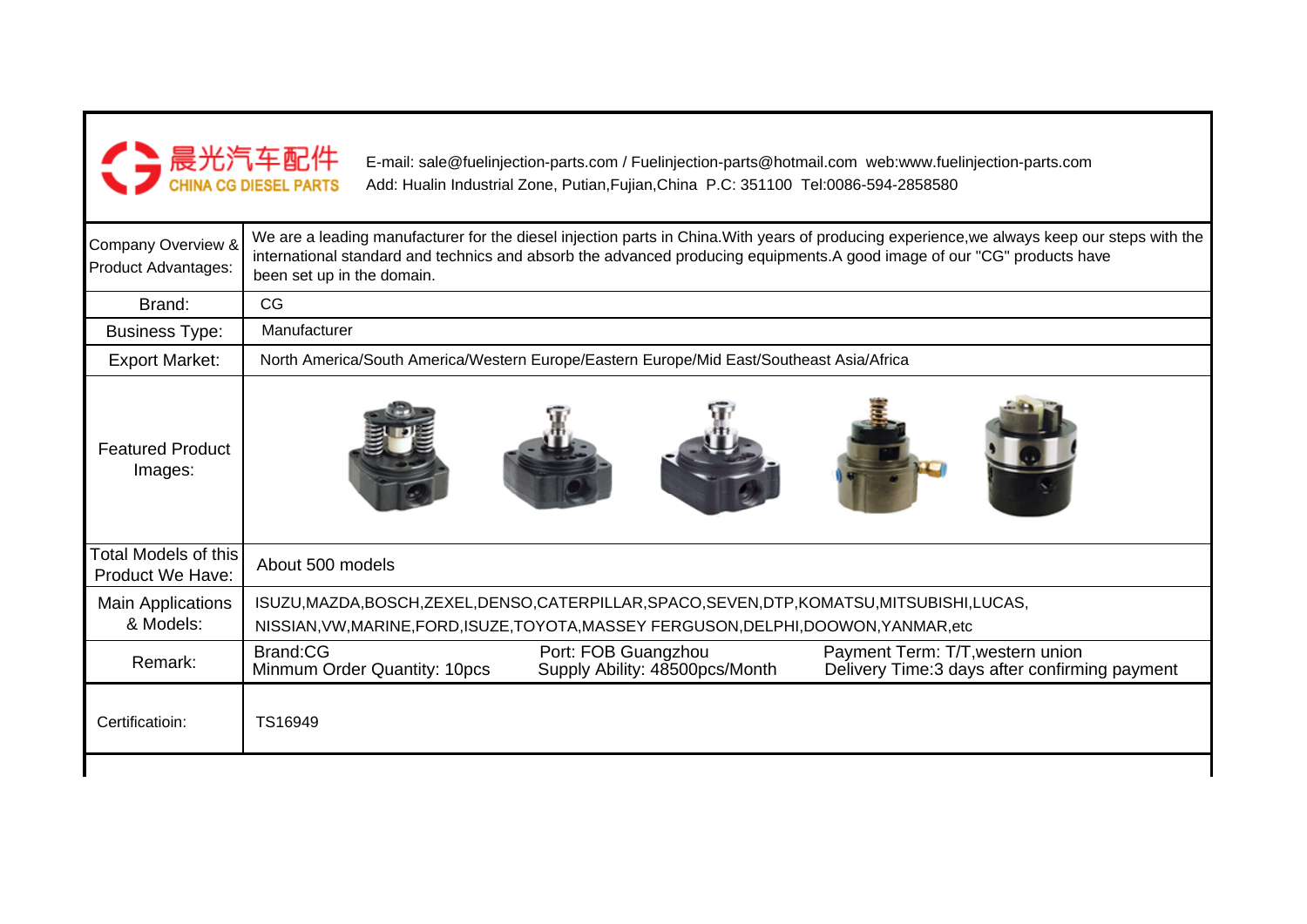| <b>DELPHI Head Rotor Catalogue</b> |                      |                      |               |  |  |
|------------------------------------|----------------------|----------------------|---------------|--|--|
| <b>Item</b>                        | <b>LUCAS NO.</b>     | <b>Specification</b> | <b>Remark</b> |  |  |
| <b>Head Rotors</b>                 | 7139-764S            | 3CYL                 | Cabezote      |  |  |
| <b>Head Rotors</b>                 | 7139-764T            | 3CYL                 | Cabezote      |  |  |
| <b>Head Rotors</b>                 | 7123/340U            | 4CYL                 | Cabezote      |  |  |
| <b>Head Rotors</b>                 | 7123-340R            | 4CYL                 | Cabezote      |  |  |
| <b>Head Rotors</b>                 | 7123-340S            | 4CYL                 | Cabezote      |  |  |
| <b>Head Rotors</b>                 | 7139-130T            | 4CYL                 | Cabezote      |  |  |
| <b>Head Rotors</b>                 | 7180-550K(7123-340K) | 4CYL                 | Cabezote      |  |  |
| <b>Head Rotors</b>                 | 7180-550R(7123-340R) | 4CYL                 | Cabezote      |  |  |
| <b>Head Rotors</b>                 | 7180-550S(7123-340S) | 4CYL                 | Cabezote      |  |  |
| <b>Head Rotors</b>                 | 7180-550U(7123-340U) | 4CYL                 | Cabezote      |  |  |
| <b>Head Rotors</b>                 | 7123/345U            | 6CYL                 | Cabezote      |  |  |
| <b>Head Rotors</b>                 | 7123/345U            | 6CYL                 | Cabezote      |  |  |
| <b>Head Rotors</b>                 | 7123-909T            | 6CYL                 | Cabezote      |  |  |
| <b>Head Rotors</b>                 | 7123-909U            | 6CYL                 | Cabezote      |  |  |
| Rotor Head                         | 7139/360U            | 6CYL                 | Cabezote      |  |  |